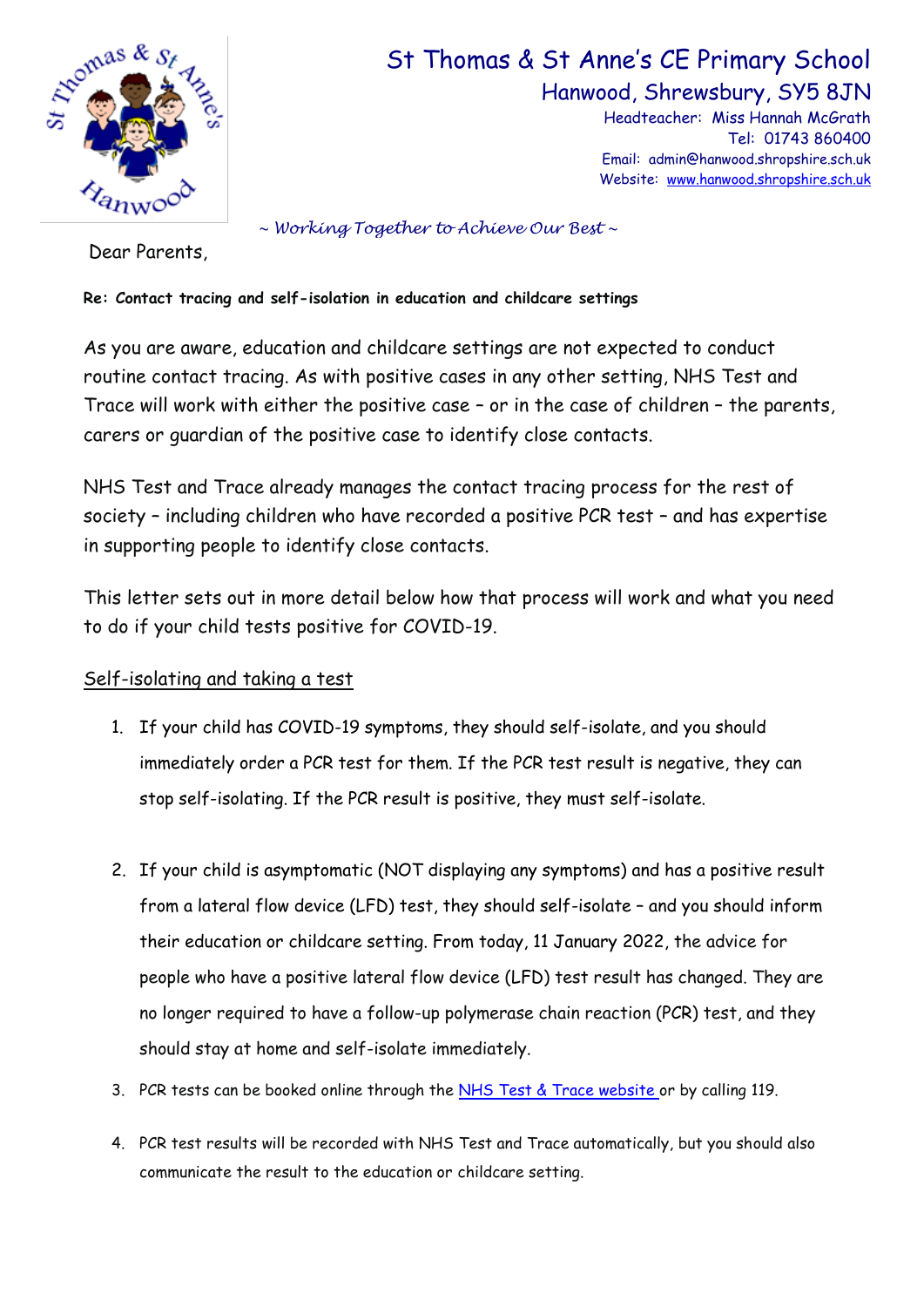5. The government has recently introduced an option for individuals who test positive to end their self isolation period on or after 7 days of self isolation. Individuals who take an LFD test on day 6 and day 7 of their self-isolation period and receive two negative LFD test results taken 24 hours apart are no longer required to complete the full 10 days of self-isolation. If a person does not wish to or cannot participate in voluntary day 6 and day 7 LFD testing, they must continue to self-isolate for the full 10 day selfisolation period.



### Contact tracing

- 6. If your child gets a positive PCR test result, NHS Test and Trace will contact you, using the details you registered when ordering the PCR test. You and/or your child will be asked a series of specific questions designed to identify who your child has been in close contact with. Being in an education or childcare setting with someone who has tested positive for COVID-19 will not necessarily mean a person is identified as a close contact.
- 7. You will be asked to provide the contact details, if you know them, of any of the individuals or their parents or guardians – who have been identified as close contacts. NHS Test and Trace will then get in touch with these close contacts and provide appropriate instructions or advice (see below).

### Self-isolation and/or testing of close contacts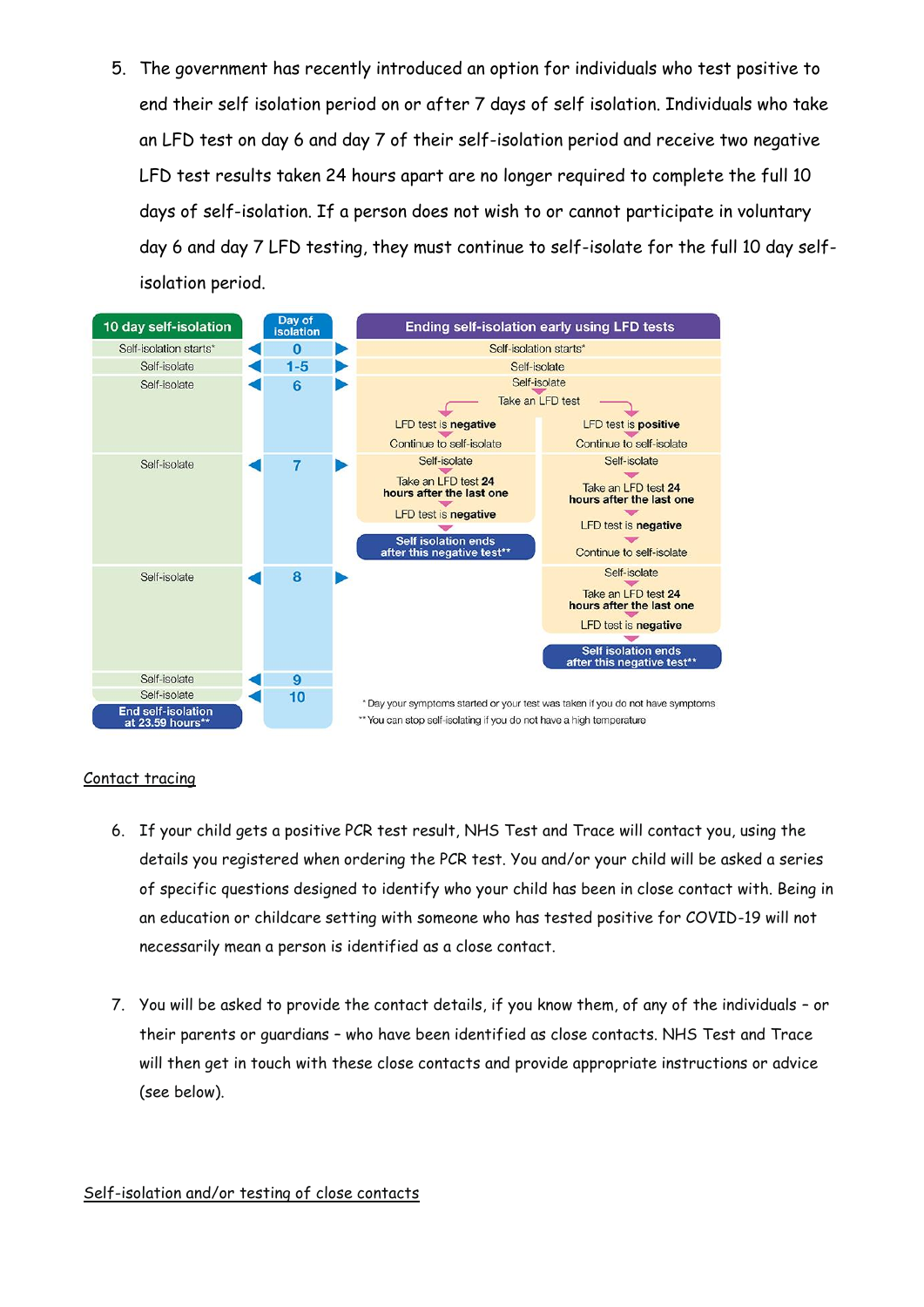- 8. Individuals are not required to self-isolate if they live in the same household as someone with COVID-19, or are a close contact of someone with COVID-19, and any of the following apply:
	- they are fully vaccinated
	- they are below the age of 18 years 6 months
	- they have taken part in, or are currently part of, an approved COVID-19 vaccine trial
	- they are not able to get vaccinated for medical reasons
- 9. Close contacts aged five and above are strongly advised to take part in Daily Testing of Covid Contacts. This means that if you are identified as a close contact by NHS Test and Trace or a public health official that you will be asked to take seven daily LFD tests. It is strongly advised that the daily LFD test is taken before leaving the house for the first time each day and provided the test is negative, your child will be able to continue attending their setting.
- 10. Participation in Daily Testing of Covid Contacts is advisory but is strongly encouraged. This will help reduce transmission and support continued face-face education.
- 11. Children under 5 years who are identified as close contacts are exempt from self-isolation and do not need to take part in daily LFD testing of close contacts. They are advised to take a PCR test only if the positive case is in their household.
- 12. We would also advise any individuals identified as close contact to follow the guidance on [how to stay safe and help prevent the spread.](https://www.gov.uk/guidance/covid-19-coronavirus-restrictions-what-you-can-and-cannot-do#keeping-yourself-and-others-safe) Additionally, UKHSA Stay at home [guidance](https://www.gov.uk/government/publications/covid-19-stay-at-home-guidance/stay-at-home-guidance-for-households-with-possible-coronavirus-covid-19-infection#exempt) details some further actions that close contacts may wish to take in addition to getting a PCR test.

We recognise how difficult this has been and the sacrifices that all families, education, and childcare settings have had to make. This has been an enormously challenging time for everyone, and we would like to take the opportunity to thank you for everything you have done and are continuing to do.